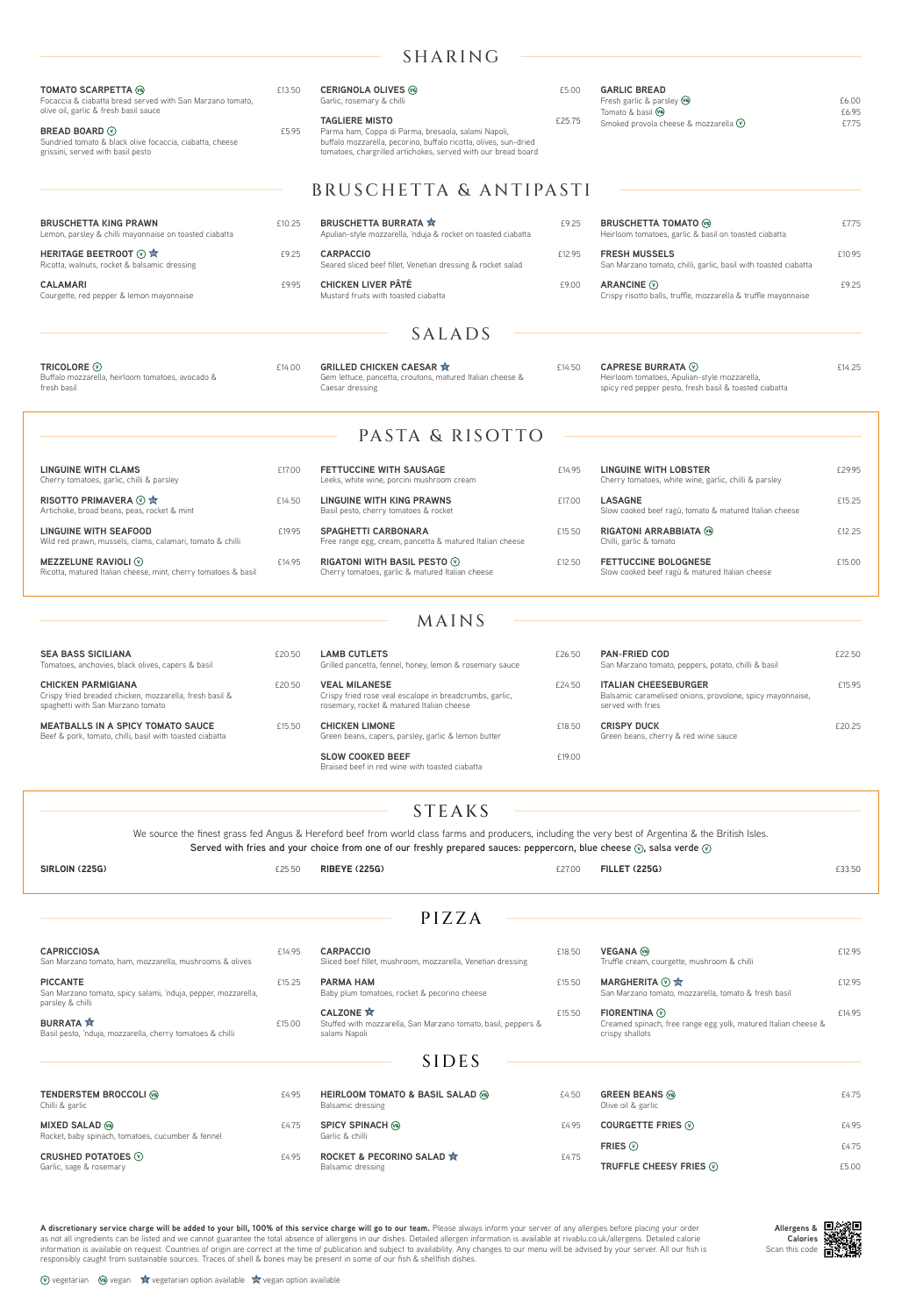# DESSERTS

| <b>PANNA COTTA</b><br>White chocolate, roasted<br>strawberries & hazelnut cantuccini<br><b>CHOCOLATE FONDANT (V)</b> | £8.00<br>£8.00 | <b>BOMBOLINI</b> <sup>(V)</sup><br>Italian doughnuts filled with<br>Amalfi lemon, Nutella &<br>vanilla cream      | £8.00 | <b>AMALFI LEMON &amp;</b><br><b>STRAWBERRY SUNDAE</b><br>Chantilly cream & chocolate<br>popping candy | £8.00 |
|----------------------------------------------------------------------------------------------------------------------|----------------|-------------------------------------------------------------------------------------------------------------------|-------|-------------------------------------------------------------------------------------------------------|-------|
| Warm chocolate sauce &<br>vanilla ice cream                                                                          |                | <b>CHEESE BOARD</b>                                                                                               | £9.95 | <b>NUTELLA</b><br>CHEESECAKE $\circledcirc$                                                           | £8.00 |
| <b>TIRAMISÚ</b><br>Coffee, amaretto soaked sponge,<br>mascarpone & cocoa powder                                      | £8.00          | Gorgonzola, buffalo ricotta & pecorino<br>cheese served with truffle honey.<br>crostini, walnuts & mustard fruits |       | Chocolate & hazelnut, sour cherry,<br>candied hazelnuts<br><b>CHOCOLATE</b>                           | £4.95 |
| <b>AFFOGATO</b> ⊙<br>Amaretti, espresso & vanilla ice cream                                                          | £6.50          | <b>LEMON POLENTA CAKE <math>\heartsuit</math></b><br>Lemon syrup & icing,<br>vanilla ice cream                    | £8.00 | TRUFFLES $\odot$<br>Chocolate ganache flavoured<br>with Frangelico                                    |       |
|                                                                                                                      |                |                                                                                                                   |       |                                                                                                       |       |

# ICE CREAM & SORBET

*All of our ice cream & sorbet is produced by Cheshire Farm Ice Cream. The fresh milk that makes their award-winning ice cream, is sourced from the cows that graze the fields around the Cheshire plains.*

## YOUR CHOICE OF 3 SCOOPS £6.75

Served with a homemade hazelnut cantuccini biscuit

| Vanilla   Mint choc chip   Blackberry & bilberry   Nutella   Lemon ripple   Chocolate   Honeycomb |  |  |  |  |  |
|---------------------------------------------------------------------------------------------------|--|--|--|--|--|
| Amalfi lemon sorbet   Mango & vanilla iced yoghurt                                                |  |  |  |  |  |

# DIGESTIF

| <b>COCKTAILS</b>                                                            |               |                                                                          |       |                          |              |
|-----------------------------------------------------------------------------|---------------|--------------------------------------------------------------------------|-------|--------------------------|--------------|
| <b>LITTLE ITALY</b><br>Woodford Reserve Bourbon with Cynar & rosso vermouth |               |                                                                          |       |                          | £8.95        |
| <b>ESPRESSO MARTINI</b>                                                     |               | Stolichnaya vanilla vodka & Borghetti coffee liqueur with fresh espresso |       |                          | £8.95        |
| <b>DESSERT WINE</b>                                                         |               |                                                                          |       |                          |              |
|                                                                             |               | <b>PASSITO TERRE SICILIANE CANTINE VINCL   100% Zibibbo</b>              |       | 100ml £5.75              | 375ml £18.50 |
| AMARI                                                                       |               |                                                                          |       |                          |              |
| <b>FERNET BRANCA</b>                                                        | £5.75         | <b>CYNAR</b>                                                             | £5.25 | <b>BRANCA MENTA</b>      | £6.75        |
| <b>AMARO MONTENEGRO</b><br>£5.95                                            |               | <b>AMARO AVERNA</b><br>£5.75                                             |       | <b>AMARO DEL CAPO</b>    | £5.95        |
|                                                                             |               | <b>HOT DRINKS</b>                                                        |       |                          |              |
| <b>ESPRESSO</b>                                                             | £3.00 / £3.50 | <b>CAPPUCCINO</b>                                                        | £3.75 | <b>CAFFÈ MOCHA</b>       | £3.95        |
| <b>MACCHIATO</b>                                                            | £3.15 / £3.65 | <b>FLAT WHITE</b>                                                        | £3.75 | <b>HOT CHOCOLATE</b>     | £3.50        |
| <b>AMERICANO</b>                                                            | £3.15         | <b>CAFFÈ LATTE</b>                                                       | £3.75 | <b>SELECTION OF TEAS</b> | £3.25        |

**A discretionary service charge will be added to your bill, 100% of this service charge will go to our team.** Please always inform your server of any allergies or intolerances before placing your order as not all ingredients can be listed and we cannot guarantee the total absence of allergens in our dishes and cocktails. Detailed allergen information is available on request. Detailed calorie information is available on request. All spirits & liqueurs are served in 25ml measures unless stated otherwise. Where wines are sold by the glass, they are also available in 125ml measures. Prices are inclusive of VAT.



Vegetarian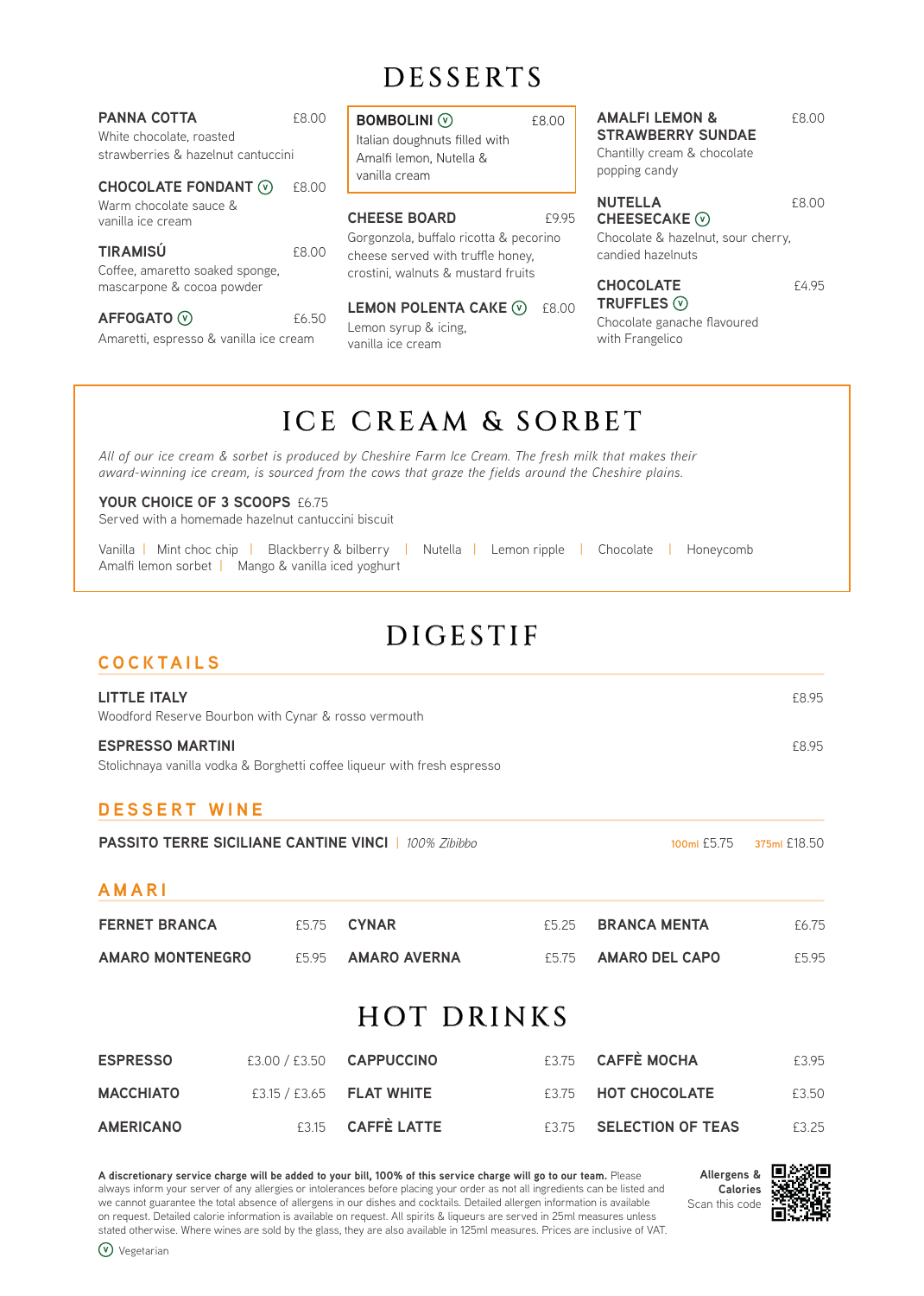# BAMBINI **UNDER THE AGE OF 11**

| <b>SPAGHETTI BOLOGNESE</b><br>Slow cooked beef ragù & matured Italian cheese     | f7.95 |
|----------------------------------------------------------------------------------|-------|
| <b>SPAGHETTI CARBONARA</b><br>Free range eggs, pancetta & matured Italian cheese | f7.95 |
| <b>SPAGHETTI POMODORO</b> (%)<br>Cherry tomato sauce                             | f7.95 |
| MAINS                                                                            |       |
| <b>FRESH COD NUGGETS</b><br>Breaded & fried, served with fries                   | £9.50 |

**CRISPY CHICKEN** 69.50 Breaded chicken breast & spaghetti pomodoro

# SOFT DRINKS

**FIZZY ITALIAN FRUIT SODAS** £2.95 Orangeade, Lemonade & Grapefruit

| <b>FRESH ORANGE JUICE</b>               | £3.00 |
|-----------------------------------------|-------|
| <b>MORE JUICES</b>                      | £2.00 |
| Apple, Pear, Pineapple,                 |       |
| Pink Grapefruit, Cranberry & Raspberry, |       |
| Mango & Passion fruit                   |       |

# PASTA PIZZA & DESSERTS & PIZZA & GARLIC BREAD

| GARLIC BREAD $\odot$<br>Smoked provola cheese & mozzarella                                                                                                                     | £3.50 |
|--------------------------------------------------------------------------------------------------------------------------------------------------------------------------------|-------|
| <b>PEPPERONI</b><br>Salami Napoli, mozzarella & tomato                                                                                                                         | £7.25 |
| <b>MARGHERITA</b> $\odot$<br>Mozzarella & tomato                                                                                                                               | £6.75 |
| <b>CREATE YOUR OWN PIZZA</b>                                                                                                                                                   | £7.25 |
| Don't know what to have? Why don't you create your<br>own pizza? All of our pizzas come with a tomato base,<br>please tick your choice of toppings and hand to your<br>server. |       |
| TOPPINGS (Choose up to three)                                                                                                                                                  |       |
| Mozzarella cheese<br>Basil<br>Olives<br>Peppers<br>Spinach<br>Ham<br>Mushrooms<br>Pepperoni<br>Chicken                                                                         |       |

# ICE CREAM

| C                      |                | NUTELLA PIZZA $\circledcirc$<br>Icing sugar                                                                                                                                                                                        |                                                                | £4.95 |  |  |  |  |
|------------------------|----------------|------------------------------------------------------------------------------------------------------------------------------------------------------------------------------------------------------------------------------------|----------------------------------------------------------------|-------|--|--|--|--|
| $\bar{c}$<br>$\bar{c}$ |                | ICE CREAM $\odot$<br>Served with a homemade hazelnut<br>cantuccini biscuit                                                                                                                                                         |                                                                | £3.50 |  |  |  |  |
| $\bar{c}$              |                | <b>SUNDAE BAR</b><br>Build your own sundae from our selection of<br>homemade ice creams, sauces and sweet treats! Please<br>choose your ice cream flavours and then tick your<br>choice of accompaniments and hand to your server. |                                                                |       |  |  |  |  |
|                        | $\Box$ Vanilla | <b>ICE CREAM</b> (Choose up to two)<br>$\Box$ Chocolate<br>$\Box$ Blackberry & bilberry                                                                                                                                            | Honeycomb<br>Nutella<br>$\Box$ Mint chocolate chip             |       |  |  |  |  |
|                        |                | TOPPINGS (Choose up to two)<br>$\Box$ Jelly tots<br>Skittles<br>Chocolate buttons<br>$\Box$ Marshmallows                                                                                                                           | Toffee popcorn<br>Sprinkles<br>Toasted nuts<br>Chocolate flake |       |  |  |  |  |
|                        |                | <b>SAUCES</b> (Choose one)                                                                                                                                                                                                         |                                                                |       |  |  |  |  |
|                        |                | Nutella<br>Toffee                                                                                                                                                                                                                  | Raspberry<br>Chocolate                                         |       |  |  |  |  |

## **A discretionary service charge will be added to your bill, 100% of this service charge will go to our team.**

Please always inform your server of any allergies before placing your order as not all ingredients can be listed and we cannot guarantee the total absence of allergens in our dishes. Detailed allergen information is availa at rivablu.co.uk/allergens. Detailed calorie information is available on request. Any changes to our menu will be advised by your server. Traces of shell & bones may be present in some of our fish & shellfish dishes.

**Allergens & Calories** Scan this code